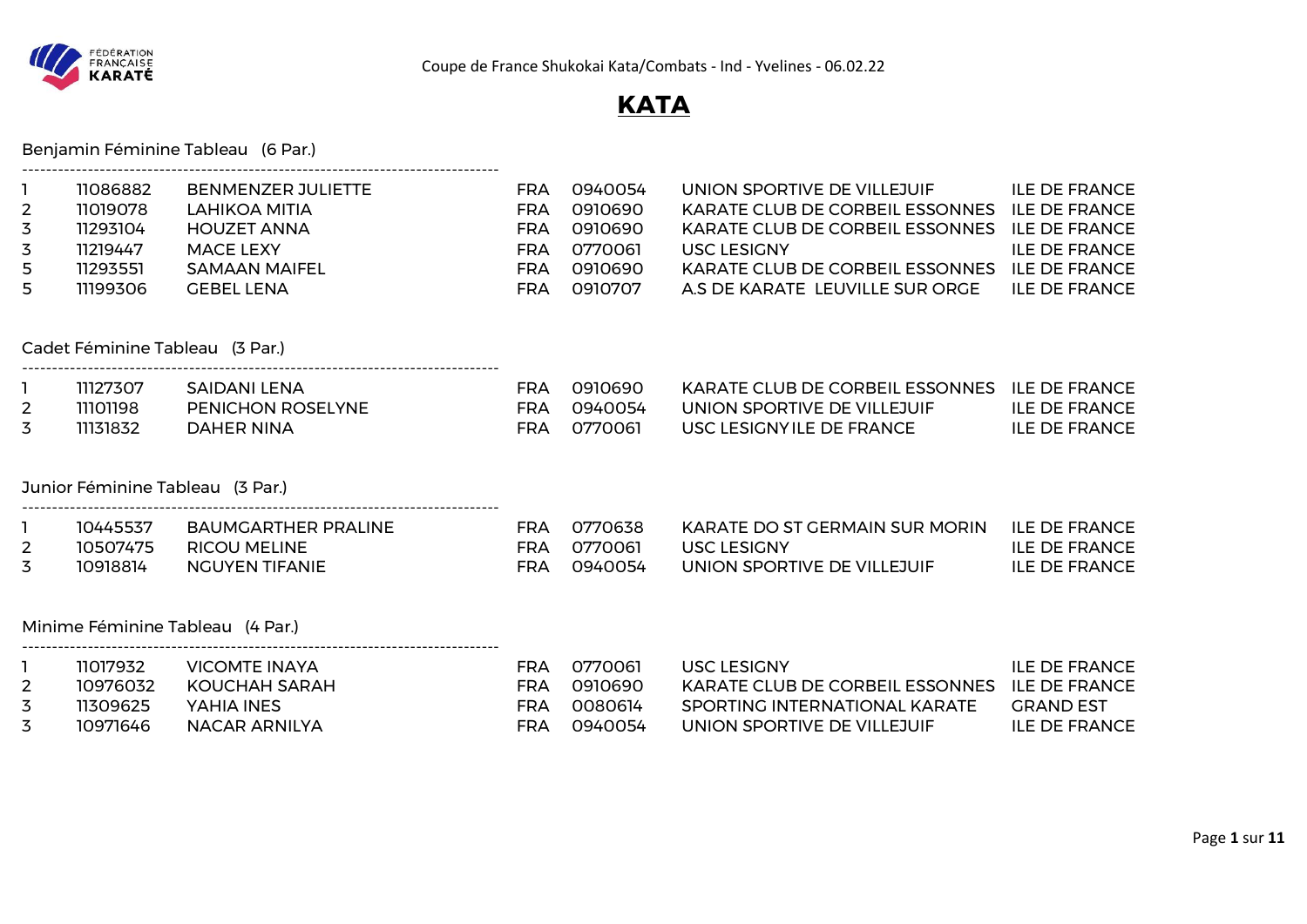

## Pupille Féminine Tableau (6 Par.)

|   | 11220305 | CHARLIER CHLOE         | FRA | 0080614 | SPORTING INTERNATIONAL KARATE                 | GRAND EST            |
|---|----------|------------------------|-----|---------|-----------------------------------------------|----------------------|
|   | 11127288 | MERADI NOURHAN ILINA   | FRA | 0910690 | KARATE CLUB DE CORBEIL ESSONNES ILE DE FRANCE |                      |
| 3 | 11131516 | RIVA-ROVEDA RUM LEANE  | FRA | 0910707 | A S DE KARATE LEUVILLE SUR ORGE               | <b>ILE DE FRANCE</b> |
| 3 | 11253640 | MEFTAH RIMAH           | FRA | 0910690 | KARATE CLUB DE CORBEIL ESSONNES ILE DE FRANCE |                      |
| 5 | 11127298 | PINTO PEREIRA KATALEYA | FRA | 0910690 | KARATE CLUB DE CORBEIL ESSONNES ILE DE FRANCE |                      |

### Senior Féminine Tableau (5 Par.)

| 10378386 | LEBON CORALIE      | FRA | .0780606 | <b>FSP KARATE</b>                               | ILE DE FRANCE |
|----------|--------------------|-----|----------|-------------------------------------------------|---------------|
| 10689766 | HADDAB LAURANA     | FRA | _0910690 | KARATE CLUB DE CORBEIL ESSONNES . ILE DE FRANCE |               |
| 11217978 | FISCHER ANNE MARIE | FRA | _0910690 | KARATE CLUB DE CORBEIL ESSONNES ILE DE FRANCE   |               |
| 10589047 | BELLIER EMMA       | FRA | _0770061 | USC LESIGNY                                     | ILE DE FRANCE |

### Benjamin Masculin Tableau (8 Par.)

--------------------------------------------------------------------------------

--------------------------------------------------------------------------------

--------------------------------------------------------------------------------

|    | 11219583 | REGULA OSCAR          | FRA | 0770061   | USC LESIGNY                                   | ILE DE FRANCE |
|----|----------|-----------------------|-----|-----------|-----------------------------------------------|---------------|
|    | 11313932 | SERY COME             | FRA | 0770061   | USC LESIGNY                                   | ILE DE FRANCE |
| 3  | 11313913 | LEFEBVRE OWEN         | FRA | 0770061   | USC LESIGNY                                   | ILE DE FRANCE |
| 3  | 11105643 | <b>DEMBRI SOFIANE</b> | FRA | 0940054   | UNION SPORTIVE DE VILLEJUIF                   | ILE DE FRANCE |
| 5. | 11127267 | KECHAH NAYEL          | FRA | . 0910690 | KARATE CLUB DE CORBEIL ESSONNES ILE DE FRANCE |               |
| 5  | 11127296 | PINTO PEREIRA KIMANY  | FRA | 0910690   | KARATE CLUB DE CORBEIL ESSONNES ILE DE FRANCE |               |

Cadet Masculin Tableau (3 Par.)

|   | 10596802 | LU HUYEN CHAN DAT | FRA | _0080614 | SPORTING INTERNATIONAL KARATE | <b>GRAND EST</b> |
|---|----------|-------------------|-----|----------|-------------------------------|------------------|
| ∼ | 10702329 | PERRIER ALAN      | FRA | 0910030  | <b>TUVB</b>                   | ILE DE FRANCE    |
|   | 10810943 | TRICERRI NOA      | FRA | 0770061  | <b>USC LESIGNY</b>            | ILE DE FRANCE    |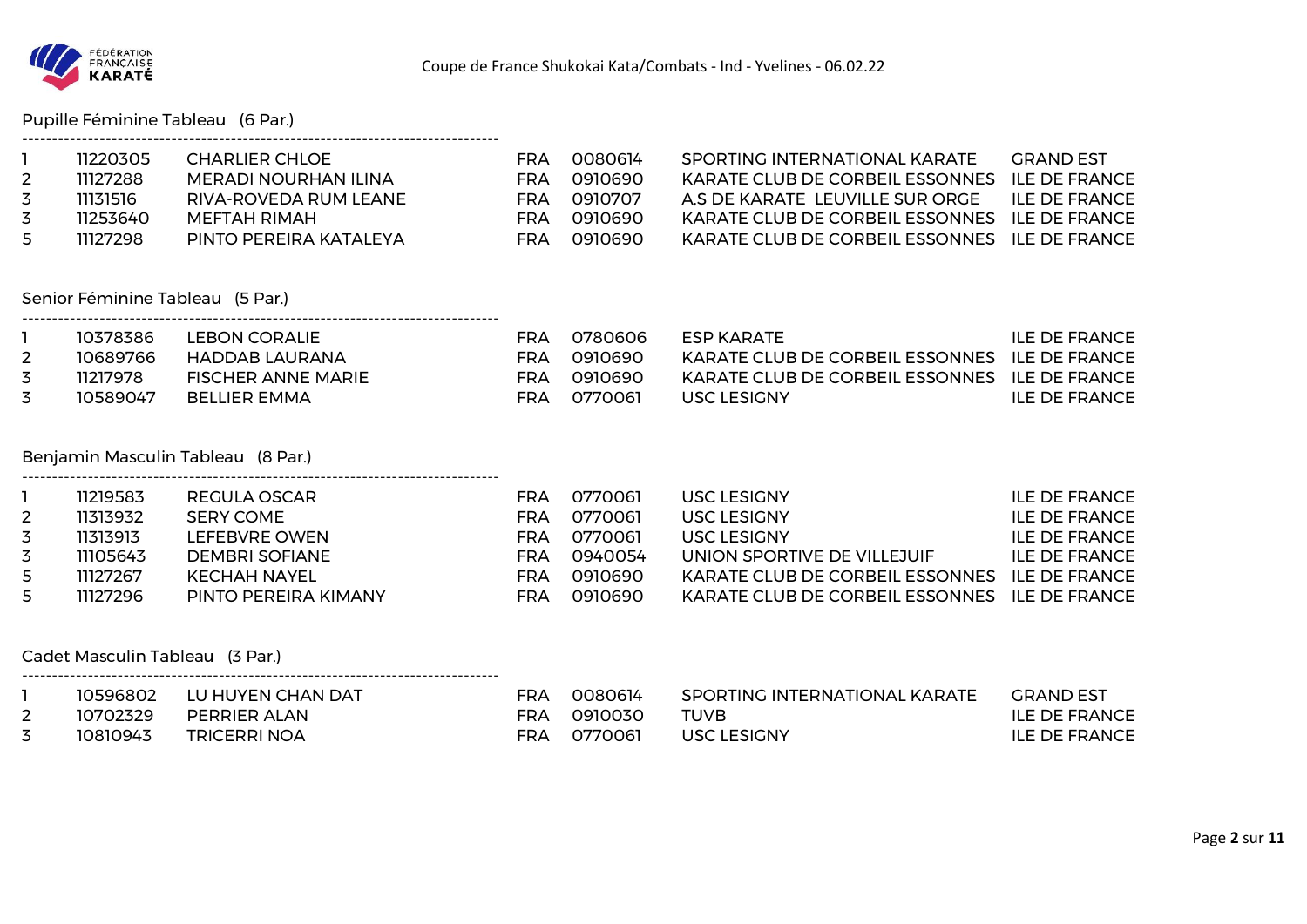

## Junior Masculin Tableau (1 Par.)

|   | 10555399                          | MOREIRA DA CUNHA DINIS   | FRA        | 0780606 | ESP KARATE ILE DE FRANCE        | ILE DE FRANCE        |  |  |  |  |
|---|-----------------------------------|--------------------------|------------|---------|---------------------------------|----------------------|--|--|--|--|
|   | Minime Masculin Tableau (10 Par.) |                          |            |         |                                 |                      |  |  |  |  |
|   | 10781280                          | <b>TENOR THIMOTHEY</b>   | FRA        | 0780610 | <b>MAKSK</b>                    | ILE DE FRANCE        |  |  |  |  |
| 2 | 11190549                          | <b>CHELLIER HUBERT</b>   | FRA        | 0910690 | KARATE CLUB DE CORBEIL ESSONNES | <b>ILE DE FRANCE</b> |  |  |  |  |
| 3 | 11019091                          | MERADI MOHAMED CHAKER    | FRA        | 0910690 | KARATE CLUB DE CORBEIL ESSONNES | <b>ILE DE FRANCE</b> |  |  |  |  |
| 3 | 11190540                          | <b>CHELLIER AUGUSTIN</b> | <b>FRA</b> | 0910690 | KARATE CLUB DE CORBEIL ESSONNES | <b>ILE DE FRANCE</b> |  |  |  |  |
| 5 | 11132270                          | SATHIYENDRA ADESH        | <b>FRA</b> | 0770061 | <b>USC LESIGNY</b>              | <b>ILE DE FRANCE</b> |  |  |  |  |
| 5 | 11219419                          | MACE EVAN                | FRA        | 0770061 | <b>USC LESIGNY</b>              | <b>ILE DE FRANCE</b> |  |  |  |  |
| 7 | 11187026                          | ASSAAD MILAD             | <b>FRA</b> | 0940054 | UNION SPORTIVE DE VILLEJUIF     | <b>ILE DE FRANCE</b> |  |  |  |  |

## Pupille Masculin Tableau (8 Par.)

--------------------------------------------------------------------------------

--------------------------------------------------------------------------------

|   | 11089527 | ARACKI AARON              | FRA | 0770061 | USC LESIGNY                     | <b>ILE DE FRANCE</b> |
|---|----------|---------------------------|-----|---------|---------------------------------|----------------------|
|   | 11217402 | LAMBERT LOUCA             | FRA | 0770061 | USC LESIGNY                     | <b>ILE DE FRANCE</b> |
|   | 11191751 | CHATELIN LEYDON           | FRA | 0910707 | A S DE KARATE LEUVILLE SUR ORGE | <b>ILE DE FRANCE</b> |
|   | 11348504 | SAINT-ALBIN DELIOT NOAH   | FRA | 0910707 | A S DE KARATE LEUVILLE SUR ORGE | <b>ILE DE FRANCE</b> |
| 5 | 11369729 | FREITAS FERNANDES RAPHAEL | FRA | 0770061 | USC LESIGNY                     | <b>ILE DE FRANCE</b> |
| 5 | 11234633 | NADARAJAH SANJEY          | FRA | 0770061 | USC LESIGNY                     | <b>ILE DE FRANCE</b> |

### Senior Masculin Tableau (6 Par.)

| 00673774 | ANDLAUER STEPHANE  | FRA | 0940677  | MANDRES LES ROSES KARATE CLUB | ILE DE FRANCE        |
|----------|--------------------|-----|----------|-------------------------------|----------------------|
| 10363001 | MARMIGNAT ALEX     | FRA | 0770008  | AMIC DES JEUNES DE THORIGNY   | <b>ILE DE FRANCE</b> |
| 11017588 | LAFON GUILLAUME    | FRA | 0770008  | AMIC DES JEUNES DE THORIGNY   | <b>ILE DE FRANCE</b> |
| 01245573 | BENMENZER GREGORY  | FRA | 0940054  | UNION SPORTIVE DE VILLEJUIF   | <b>ILE DE FRANCE</b> |
| 00644353 | CLEREMPUY PHILIPPE | FRA | _0770061 | USC LESIGNY                   | <b>ILE DE FRANCE</b> |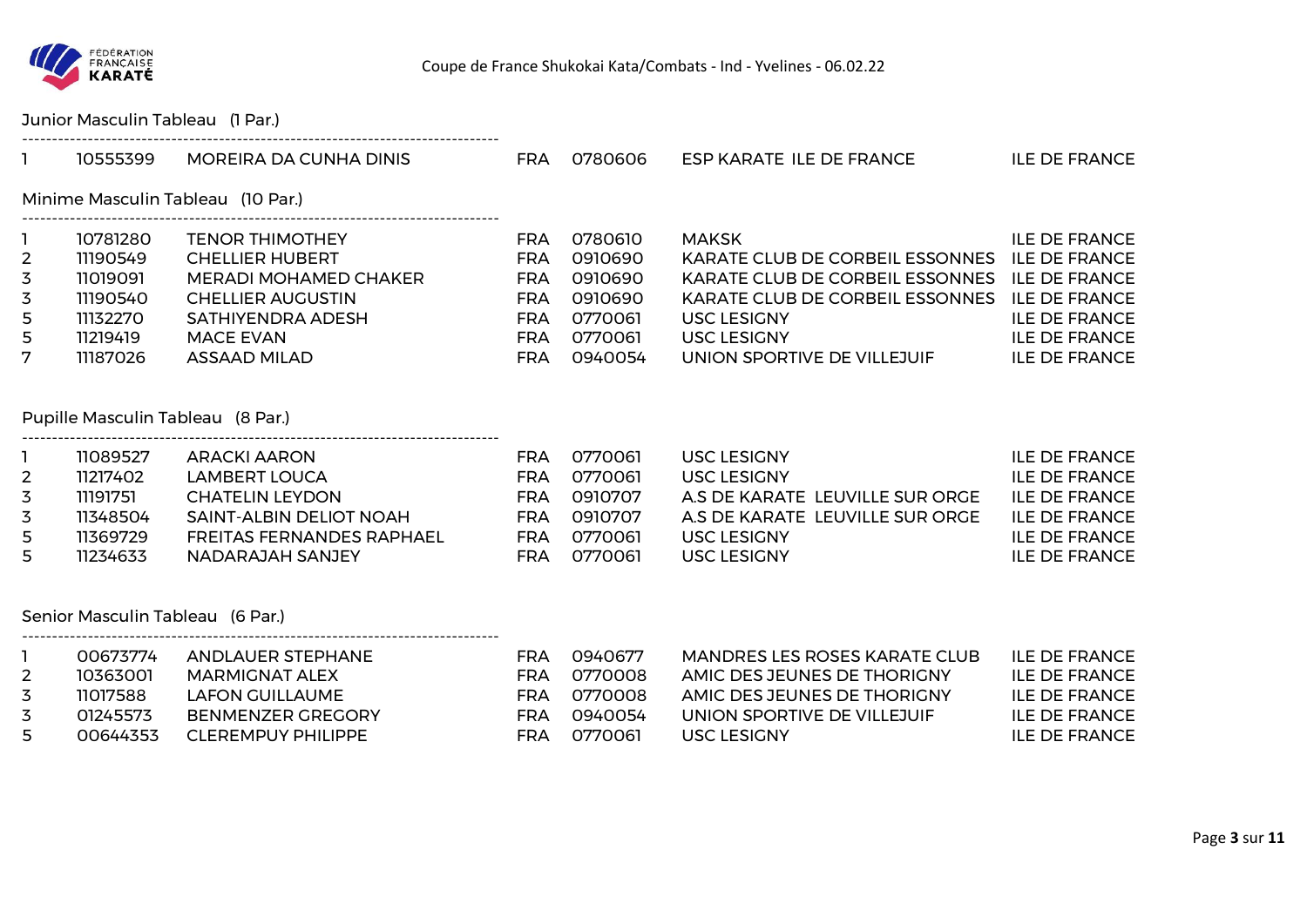

# **COMBATS**

|                                       |                                                          | Benjamin -33 kg Féminine Tableau (3 Par.)                                                             |                                                                    |                                                     |                                                                                                                                                |                                                                                                                                  |
|---------------------------------------|----------------------------------------------------------|-------------------------------------------------------------------------------------------------------|--------------------------------------------------------------------|-----------------------------------------------------|------------------------------------------------------------------------------------------------------------------------------------------------|----------------------------------------------------------------------------------------------------------------------------------|
| 1<br>$\overline{2}$<br>3              | 10898251<br>11084081<br>11131820                         | <b>HASSAINE NAYAH</b><br><b>LAKRIM JANNA</b><br><b>BOISVILLIERS MENORIA</b>                           | <b>FRA</b><br><b>FRA</b><br><b>FRA</b>                             | 0780131<br>0780027<br>0770061                       | <b>KARATE CLUB PLAISIROIS</b><br><b>BUDO KC LES MUREAUX</b><br><b>USC LESIGNY</b>                                                              | <b>ILE DE FRANCE</b><br><b>ILE DE FRANCE</b><br><b>ILE DE FRANCE</b>                                                             |
|                                       |                                                          | Benjamin -40 kg Féminine Tableau (5 Par.)                                                             |                                                                    |                                                     |                                                                                                                                                |                                                                                                                                  |
| 2<br>3<br>3<br>5                      | 10790755<br>11210629<br>11244826<br>11163564<br>11219447 | PAUDAT NINA<br><b>TAGGUEB ANAIS</b><br><b>SABBAR RYM</b><br><b>BAUCHEZ ELOISE</b><br><b>MACE LEXY</b> | <b>FRA</b><br><b>FRA</b><br><b>FRA</b><br><b>FRA</b><br><b>FRA</b> | 0360608<br>0780715<br>0780606<br>0360608<br>0770061 | <b>SHORYU36 KARATE CLUB ARDENTES</b><br>CPS/M 78 FIGHT CLUB<br><b>ESP KARATE</b><br><b>SHORYU36 KARATE CLUB ARDENTES</b><br><b>USC LESIGNY</b> | <b>CENTRE VAL DE LOIRE</b><br><b>ILE DE FRANCE</b><br><b>ILE DE FRANCE</b><br><b>CENTRE VAL DE LOIRE</b><br><b>ILE DE FRANCE</b> |
|                                       |                                                          | Benjamin -47 kg Féminine Tableau (4 Par.)                                                             |                                                                    |                                                     |                                                                                                                                                |                                                                                                                                  |
| $\overline{2}$<br>$\overline{3}$<br>3 | 11144022<br>10965362<br>11019078<br>1111817              | EL HADDIOUI NOCEIBA<br><b>BENSLIMANE RACHA</b><br><b>LAHIKOA MITIA</b><br><b>SMAKI MAYSSA</b>         | FRA<br><b>FRA</b><br><b>FRA</b><br><b>FRA</b>                      | 0780079<br>0780734<br>0910690<br>0780027            | ASKB AS SP KARATE BONNIERES<br>AS KARATE CLUB BUCHELAY<br>KARATE CLUB DE CORBEIL ESSONNES ILE DE FRANCE<br><b>BUDO KC LES MUREAUX</b>          | <b>ILE DE FRANCE</b><br><b>ILE DE FRANCE</b><br><b>ILE DE FRANCE</b>                                                             |
|                                       |                                                          | Benjamin 47 et + kg Féminine Tableau (3 Par.)                                                         |                                                                    |                                                     |                                                                                                                                                |                                                                                                                                  |
| 1<br>$\overline{2}$<br>3              | 10969308<br>10824380<br>10996519                         | YAMANI AYA<br><b>BLAUM CELIA</b><br>ABBOU TAOUIL YASMINE                                              | FRA<br><b>FRA</b><br><b>FRA</b>                                    | 0780692<br>0780027<br>0780027                       | <b>HADJIME</b><br><b>BUDO KC LES MUREAUX</b><br><b>BUDO KC LES MUREAUX</b>                                                                     | <b>ILE DE FRANCE</b><br><b>ILE DE FRANCE</b><br><b>ILE DE FRANCE</b>                                                             |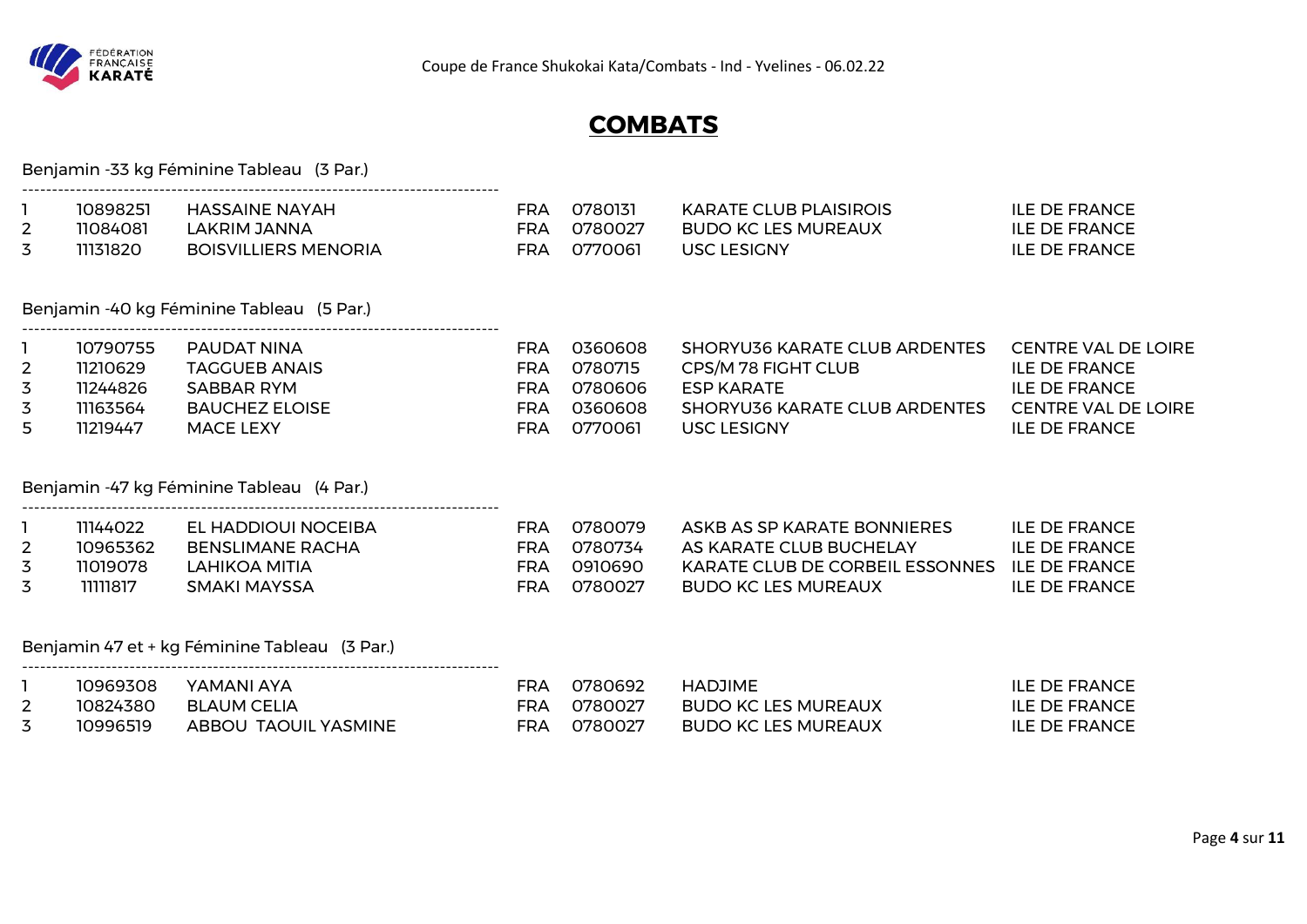

Cadet -50 kg Féminine Tableau (3 Par.)

| $\overline{2}$<br>3 | 11240158<br>11101198<br>11342830 | <b>BRAHIMI DALILA</b><br>PENICHON ROSELYNE<br><b>JAUJAY INES</b> | <b>FRA</b><br><b>FRA</b><br><b>FRA</b> | 0380023<br>0940054<br>0920092 | LE SAMOURAI<br>UNION SPORTIVE DE VILLEJUIF<br>LES VOLTIGEURS DE BILLANCOURT | <b>AUVERGNE RHONE ALPES</b><br><b>ILE DE FRANCE</b><br><b>ILE DE FRANCE</b> |
|---------------------|----------------------------------|------------------------------------------------------------------|----------------------------------------|-------------------------------|-----------------------------------------------------------------------------|-----------------------------------------------------------------------------|
|                     |                                  |                                                                  |                                        |                               |                                                                             |                                                                             |
|                     |                                  | Cadet 50 et + kg Féminine Tableau (4 Par.)                       |                                        |                               |                                                                             |                                                                             |
|                     | 10789388                         | MEBARKA FARAH                                                    | <b>FRA</b>                             | 0780692                       | <b>HADJIME</b>                                                              | <b>ILE DE FRANCE</b>                                                        |
| $\mathbf{2}$        | 10982182                         | <b>SALHI HABIBA</b>                                              | <b>FRA</b>                             | 0780014                       | <b>CLUB KARATE OKINAWA</b>                                                  | <b>ILE DE FRANCE</b>                                                        |
| 3                   | 11131832                         | <b>DAHER NINA</b>                                                | FRA                                    | 0770061                       | <b>USC LESIGNY</b>                                                          | <b>ILE DE FRANCE</b>                                                        |
| 3                   | 11127307                         | <b>SAIDANI LENA</b>                                              | <b>FRA</b>                             | 0910690                       | KARATE CLUB DE CORBEIL ESSONNES ILE DE FRANCE                               |                                                                             |
|                     |                                  | Junior -55 kg Féminine Tableau (1 Par.)                          |                                        |                               |                                                                             |                                                                             |
|                     | 11368602                         | EL MOUTARIF NADIA                                                | FRA                                    | 0380023                       | LE SAMOURAI                                                                 | <b>AUVERGNE RHONE ALPES</b>                                                 |
|                     |                                  | Junior 55 et + kg Féminine Tableau (2 Par.)                      |                                        |                               |                                                                             |                                                                             |
|                     | 11240157                         | <b>MELOUKI NADA</b>                                              | <b>FRA</b>                             | 0380023                       | <b>LE SAMOURAI</b>                                                          | <b>AUVERGNE RHONE ALPES</b>                                                 |
| $\overline{2}$      | 11309625                         | YAHIA INES                                                       | <b>FRA</b>                             | 0080614                       | SPORTING INTERNATIONAL KARATE                                               | <b>GRAND EST</b>                                                            |
|                     |                                  | Minime -52 kg Féminine Tableau (1 Par.)                          |                                        |                               |                                                                             |                                                                             |
|                     | 11254638                         | <b>MONAGO LILOU</b>                                              | <b>FRA</b>                             | 0920092                       | LES VOLTIGEURS DE BILLANCOURT                                               | <b>ILE DE FRANCE</b>                                                        |
|                     |                                  | Minime 52 et + kg Féminine Tableau (1 Par.)                      |                                        |                               |                                                                             |                                                                             |
|                     | 11017932                         | <b>VICOMTE INAYA</b>                                             | <b>FRA</b>                             | 0770061                       | <b>USC LESIGNY</b>                                                          | <b>ILE DE FRANCE</b>                                                        |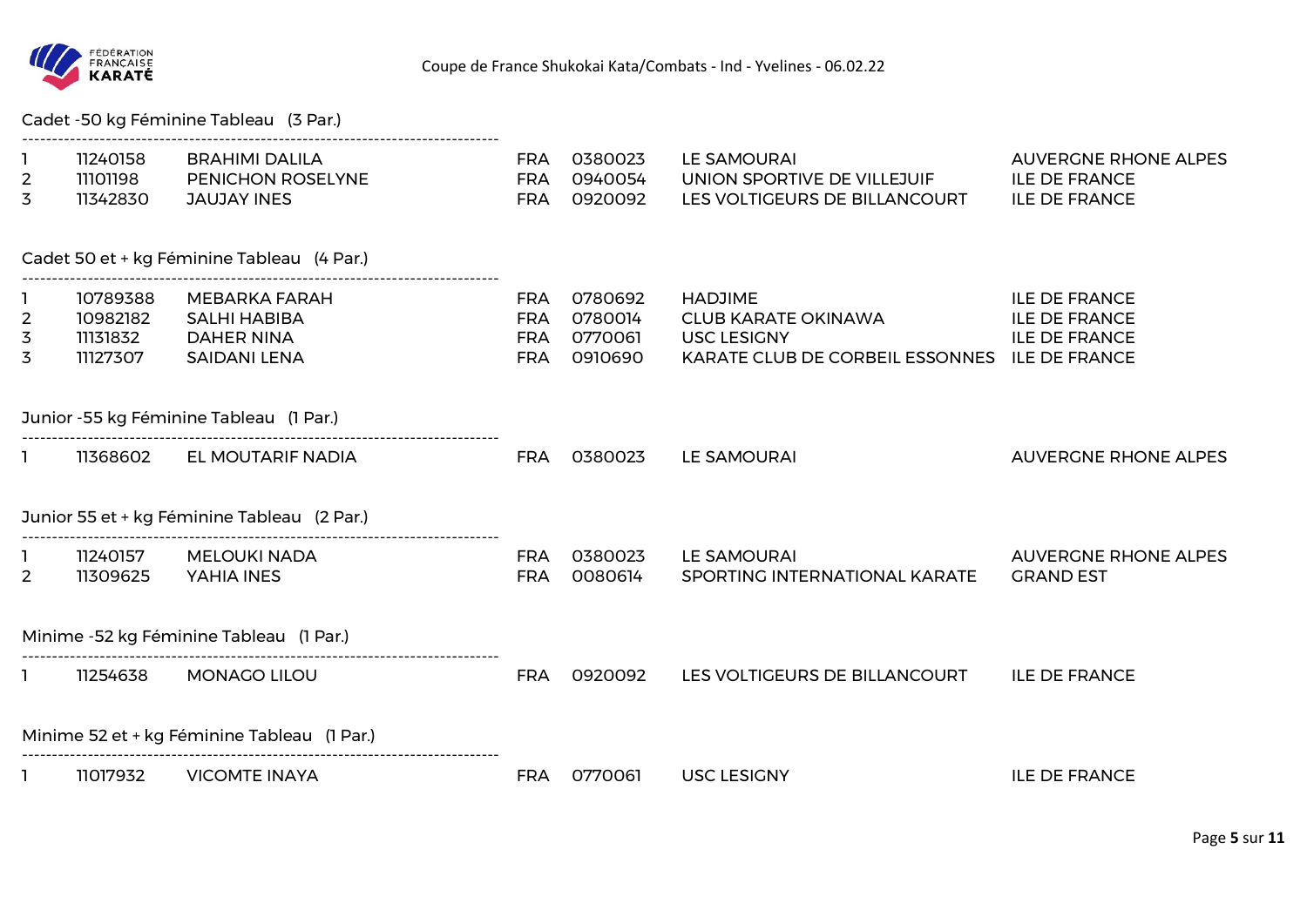

Pupille -28 kg Féminine Tableau (7 Par.)

| $\overline{2}$<br>3<br>3<br>5                    | 11079752<br>10986198<br>11220305<br>11370624<br>11127298             | <b>HASSAINE AMEL</b><br>LEFEBVRE CLEMENCE<br><b>CHARLIER CHLOE</b><br>DA GRACA MIA<br>PINTO PEREIRA KATALEYA                                      | <b>FRA</b><br><b>FRA</b><br><b>FRA</b><br><b>FRA</b><br><b>FRA</b>               | 0780131<br>0780606<br>0080614<br>0940677<br>0910690            | <b>KARATE CLUB PLAISIROIS</b><br><b>ESP KARATE</b><br>SPORTING INTERNATIONAL KARATE<br><b>MANDRES LES ROSES KARATE CLUB</b><br>KARATE CLUB DE CORBEIL ESSONNES                                      | <b>ILE DE FRANCE</b><br><b>ILE DE FRANCE</b><br><b>GRAND EST</b><br><b>ILE DE FRANCE</b><br><b>ILE DE FRANCE</b>                         |
|--------------------------------------------------|----------------------------------------------------------------------|---------------------------------------------------------------------------------------------------------------------------------------------------|----------------------------------------------------------------------------------|----------------------------------------------------------------|-----------------------------------------------------------------------------------------------------------------------------------------------------------------------------------------------------|------------------------------------------------------------------------------------------------------------------------------------------|
|                                                  |                                                                      | Pupille -35 kg Féminine Tableau (6 Par.)                                                                                                          |                                                                                  |                                                                |                                                                                                                                                                                                     |                                                                                                                                          |
| $\overline{2}$<br>3<br>3<br>5<br>5               | 11035882<br>11197331<br>11181913<br>11203026<br>11131516<br>11127288 | EL MESKIRI LENA<br>LAPLACE PIHET IDOYA<br><b>ABAKASS SOFIA</b><br><b>KARROUT MAISSANE</b><br>RIVA-ROVEDA RUM LEANE<br><b>MERADI NOURHAN ILINA</b> | <b>FRA</b><br><b>FRA</b><br><b>FRA</b><br><b>FRA</b><br><b>FRA</b><br><b>FRA</b> | 0540664<br>0780131<br>0780027<br>0780131<br>0910707<br>0910690 | <b>KARATE CLUB HEILLECOURT</b><br><b>KARATE CLUB PLAISIROIS</b><br><b>BUDO KC LES MUREAUX</b><br><b>KARATE CLUB PLAISIROIS</b><br>AS DE KARATE LEUVILLE SUR ORGE<br>KARATE CLUB DE CORBEIL ESSONNES | <b>GRAND EST</b><br><b>ILE DE FRANCE</b><br><b>ILE DE FRANCE</b><br><b>ILE DE FRANCE</b><br><b>ILE DE FRANCE</b><br><b>ILE DE FRANCE</b> |
|                                                  |                                                                      | Pupille -42 kg Féminine Tableau (1 Par.)                                                                                                          |                                                                                  |                                                                |                                                                                                                                                                                                     |                                                                                                                                          |
|                                                  | 11313853                                                             | <b>CHATAIGNER LAURE</b>                                                                                                                           | <b>FRA</b>                                                                       | 0770061                                                        | <b>USC LESIGNY</b>                                                                                                                                                                                  | <b>ILE DE FRANCE</b>                                                                                                                     |
|                                                  |                                                                      | Pupille 42 et + kg Féminine Tableau (1 Par.)                                                                                                      |                                                                                  |                                                                |                                                                                                                                                                                                     |                                                                                                                                          |
|                                                  |                                                                      | 11350180 JN PHILIPPE FRANCIA                                                                                                                      | <b>FRA</b>                                                                       | 0920092                                                        | LES VOLTIGEURS DE BILLANCOURT                                                                                                                                                                       | <b>ILE DE FRANCE</b>                                                                                                                     |
|                                                  |                                                                      | Senior -60 kg Féminine Tableau (3 Par.)                                                                                                           |                                                                                  |                                                                |                                                                                                                                                                                                     |                                                                                                                                          |
| $\mathbf{1}$<br>$\overline{2}$<br>$\overline{3}$ | 10331343<br>10466891<br>10589047                                     | <b>TAVARD CARLA</b><br><b>BRESSON MAEVA</b><br><b>BELLIER EMMA</b>                                                                                | <b>FRA</b><br><b>FRA</b><br><b>FRA</b>                                           | 0780027<br>0780027<br>0770061                                  | <b>BUDO KC LES MUREAUX</b><br><b>BUDO KC LES MUREAUX</b><br><b>USC LESIGNY</b>                                                                                                                      | <b>ILE DE FRANCE</b><br><b>ILE DE FRANCE</b><br><b>ILE DE FRANCE</b>                                                                     |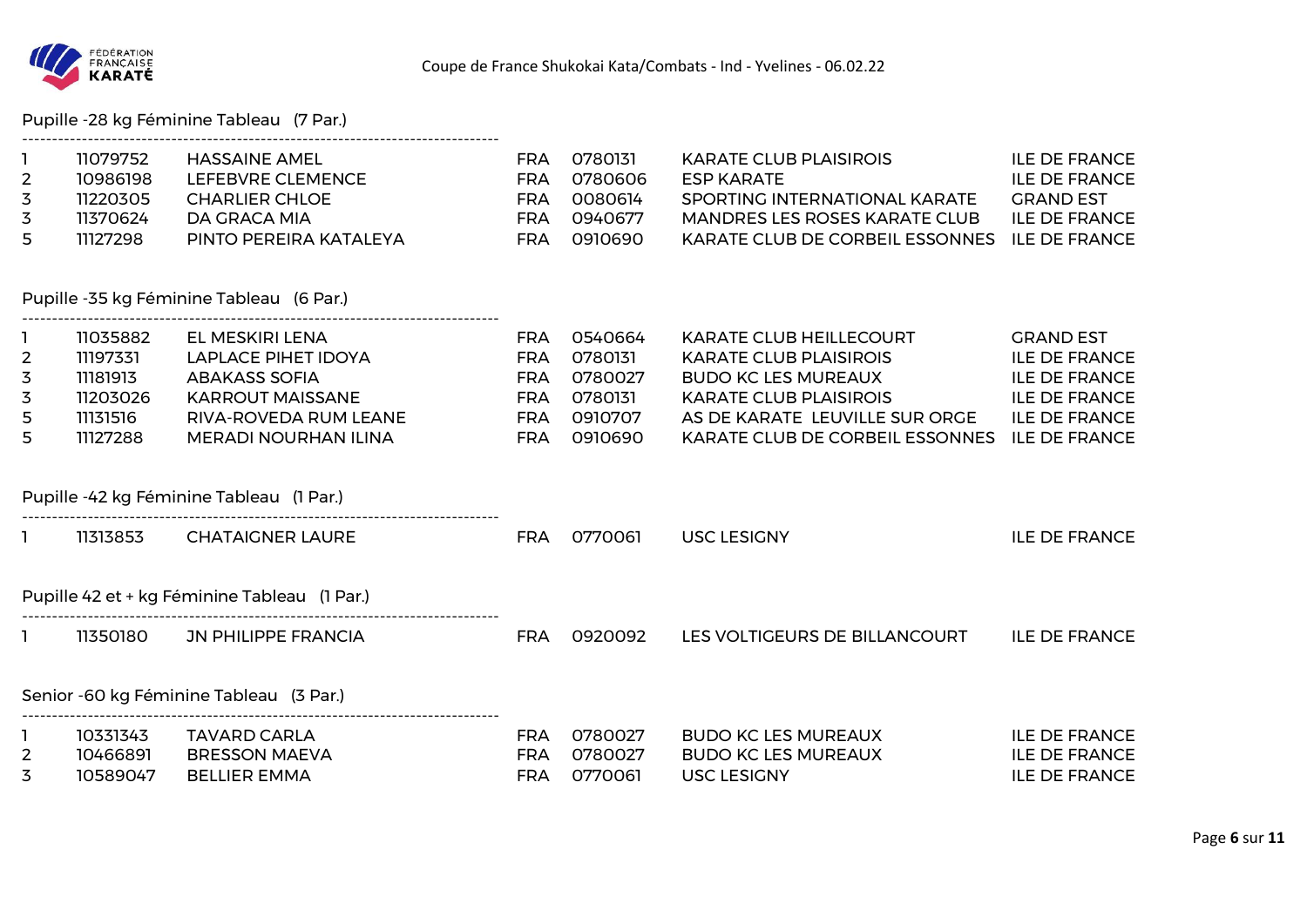

## Senior 60 et + kg Féminine Tableau (5 Par.)

|   | 10302119 | MENARD CHLOE          | FRA | 0780131 | KARATE CLUB PLAISIROIS | ILE DE FRANCE |
|---|----------|-----------------------|-----|---------|------------------------|---------------|
|   | 10378386 | LEBON CORALIE         | FRA | 0780606 | ESP KARATE             | ILE DE FRANCE |
| 3 | 11047694 | <b>GILSON NELL</b>    | FRA | 0780027 | BUDO KC LES MUREAUX    | ILE DE FRANCE |
|   | 10811511 | <b>HAMMOUTI BAHAE</b> | FRA | 0780027 | BUDO KC LES MUREAUX    | ILE DE FRANCE |

## Benjamin -33 kg Masculin Tableau (5 Par.)

--------------------------------------------------------------------------------

--------------------------------------------------------------------------------

--------------------------------------------------------------------------------

|   | 11162106 | HURTAUX JAMES       | FRA | 0940677 | MANDRES LES ROSES KARATE CLUB | ILE DE FRANCE |
|---|----------|---------------------|-----|---------|-------------------------------|---------------|
|   | 10891395 | DEME HAMIDOU        | FRA | 0780692 | HADJIME                       | ILE DE FRANCE |
| 3 | 11313913 | LEFEBVRE OWEN       | FRA | 0770061 | USC LESIGNY                   | ILE DE FRANCE |
|   | 11219583 | REGULA OSCAR        | FRA | 0770061 | USC LESIGNY                   | ILE DE FRANCE |
| 5 | 10875197 | BOISVILLIERS WELLAN | FRA | 0770061 | USC LESIGNY                   | ILE DE FRANCE |

## Benjamin -40 kg Masculin Tableau (3 Par.)

|          | 11067005 | ABERBACH EL-HOUCINE | FRA | 0780083 | LIMAY KARATE CLUB ALJ | ILE DE FRANCE        |
|----------|----------|---------------------|-----|---------|-----------------------|----------------------|
| <u>_</u> | 10894567 | BLANCHARD TIMOTHEE  | FRA | 0780606 | <b>ESP KARATE</b>     | <b>ILE DE FRANCE</b> |
| ٮ        | 11242913 | NOGUERRA JAIRO      | FRA | 0380023 | LE SAMOURAI           | AUVERGNE RHONE ALPES |

#### Benjamin -50 kg Masculin Tableau (5 Par.)

|     | 10886899 | TROUBA RYLES         | FRA | 0920092  | LES VOLTIGEURS DE BILLANCOURT                 | ILE DE FRANCE        |
|-----|----------|----------------------|-----|----------|-----------------------------------------------|----------------------|
|     | 10952222 | BENSABRA ANISS       | FRA | 0780692  | <b>HADJIME</b>                                | ILE DE FRANCE        |
|     | 11217131 | CHEVRIOT EVAN        | FRA | 0770061  | <b>USC LESIGNY</b>                            | ILE DE FRANCE        |
|     | 11313932 | SERY COME            | FRA | _0770061 | <b>USC LESIGNY</b>                            | <b>ILE DE FRANCE</b> |
| -5. | 11127296 | PINTO PEREIRA KIMANY | FRA | _0910690 | KARATE CLUB DE CORBEIL ESSONNES ILE DE FRANCE |                      |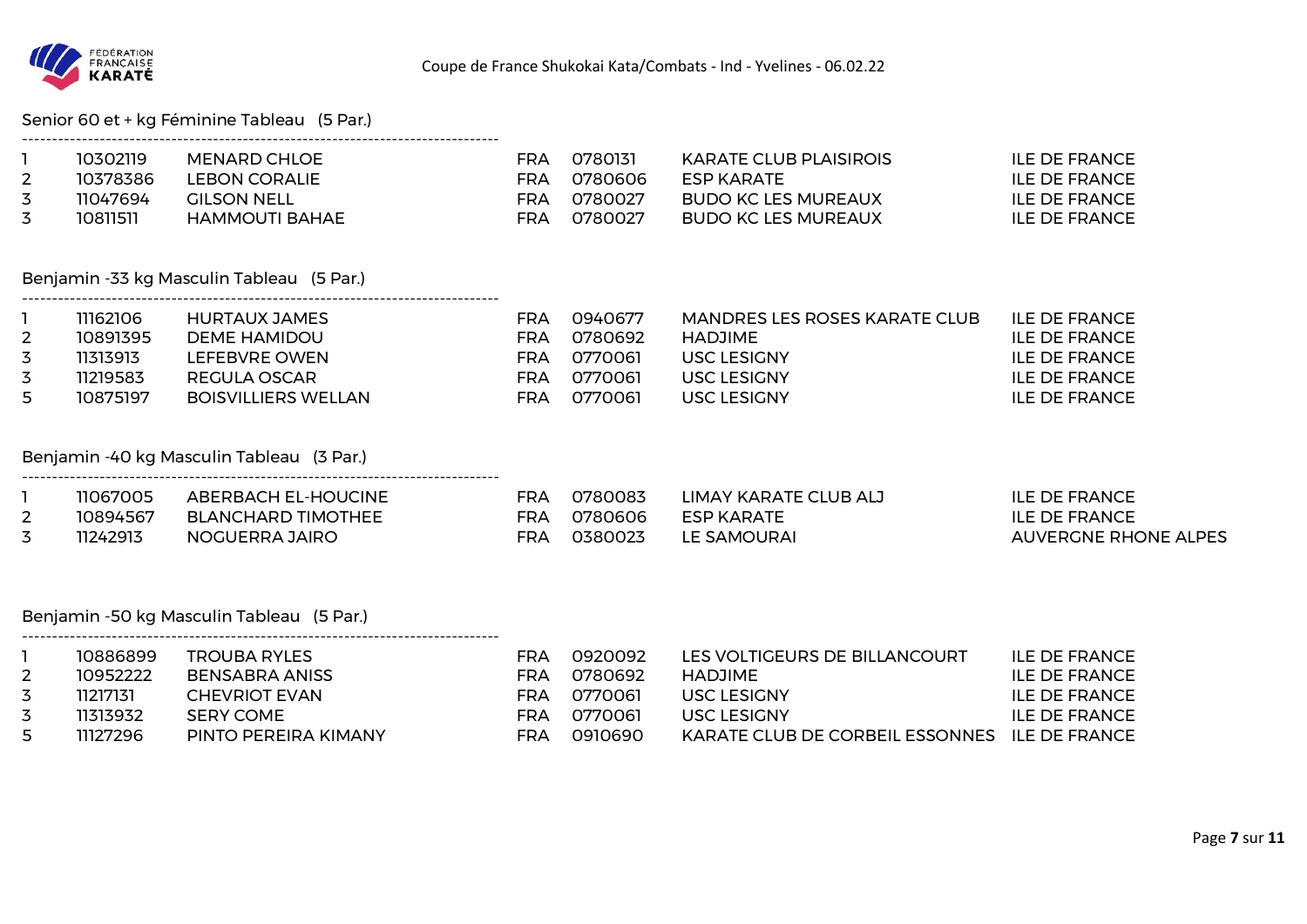

## Benjamin 50 et + kg Masculin Tableau (4 Par.)

|   | 11296264 | NATOURI RADOUANE | FRA | 0780014  | CI UR KARATE OKINAWA                            | <b>ILE DE FRANCE</b> |
|---|----------|------------------|-----|----------|-------------------------------------------------|----------------------|
|   | 11127267 | KECHAH NAYEL     | FRA | _0910690 | KARATE CLUB DE CORBEIL ESSONNES . ILE DE FRANCE |                      |
|   | 10875199 | TAGHAT KEZIAH    | FRA | 0770061  | USC LESIGNY                                     | <b>ILE DE FRANCE</b> |
| 3 | 11105643 | DEMBRI SOFIANE   | FRA | 0940054  | UNION SPORTIVE DE VILLEJUIF                     | <b>ILE DE FRANCE</b> |

Cadet -57 kg Masculin Tableau (4 Par.)

| 10771838 | FERRAN LANDRY     | FRA | 0310715 | IMPACT KARATE 31            | <b>OCCITANIE</b> |
|----------|-------------------|-----|---------|-----------------------------|------------------|
| 10768554 | DEME SARRA        | FRA | 0780692 | HADJIMF.                    | ILE DE FRANCE    |
| 11068941 | EL HADDIOUI YACIR | FRA | 0780079 | ASKB AS SP KARATE BONNIERES | ILE DE FRANCE    |
| 10964282 | CIDOLIT LUCAS     | FRA | 0770011 | BUDO CLUB VILLEPARISIS      | ILE DE FRANCE    |

### Cadet -67 kg Masculin Tableau (4 Par.)

--------------------------------------------------------------------------------

--------------------------------------------------------------------------------

--------------------------------------------------------------------------------

| <b>ILE DE FRANCE</b><br>BUDO KC LES MUREAUX    |
|------------------------------------------------|
| <b>ILE DE FRANCE</b><br>KARATE CLUB PLAISIROIS |
| SPORTING INTERNATIONAL KARATE<br>GRAND FST     |
| <b>ILE DE FRANCE</b>                           |
|                                                |

Cadet 67 et + kg Masculin Tableau (2 Par.)

| 11018181 | DE POLY HONORE     | 0780032 | AS SPORTIVE KARATE DO CHESNAY | ILE DE FRANCE        |
|----------|--------------------|---------|-------------------------------|----------------------|
| 10927888 | <b>HENNY ANASS</b> | 0940054 | UNION SPORTIVE DE VILLEJUIF   | <b>ILE DE FRANCE</b> |

Junior -60 kg Masculin Tableau (1 Par.)

| 10798127 | TRINDADE SIDNEY | 0920092 | LES VOLTIGEURS DE BILLANCOURT | <b>ILE DE FRANCE</b> |
|----------|-----------------|---------|-------------------------------|----------------------|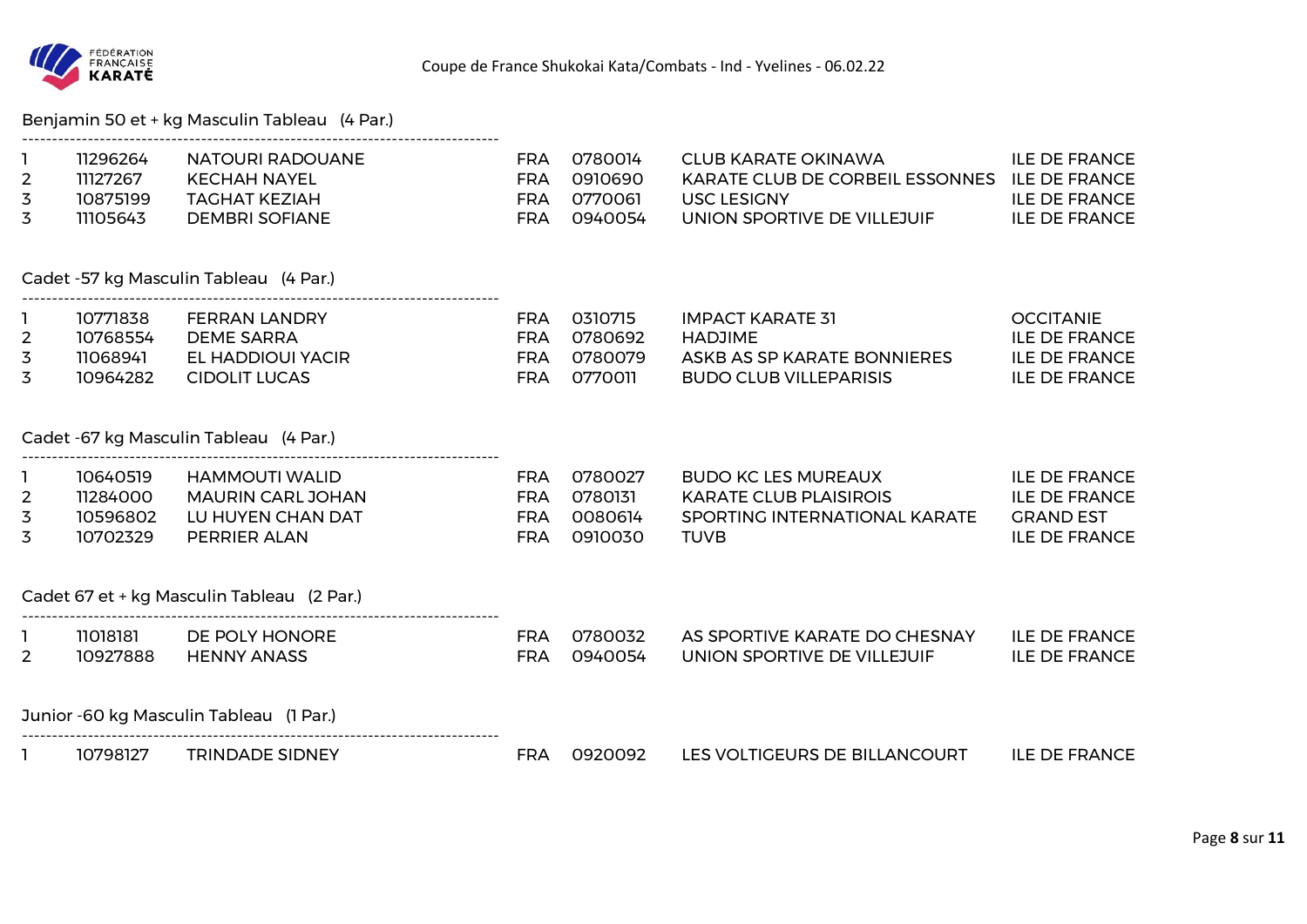

|                                |                      | Junior -70 kg Masculin Tableau (1 Par.)         |                   |                        |                                                                 |                                                     |
|--------------------------------|----------------------|-------------------------------------------------|-------------------|------------------------|-----------------------------------------------------------------|-----------------------------------------------------|
|                                | 10932919             | MEKERRI RAYANE                                  |                   | FRA 0780027            | <b>BUDO KC LES MUREAUX</b>                                      | <b>ILE DE FRANCE</b>                                |
|                                |                      | Minime -38 kg Masculin Tableau (3 Par.)         |                   |                        |                                                                 |                                                     |
| $\mathbf{1}$<br>$\overline{2}$ | 10862940<br>11019091 | <b>CHAIHAB NOHMANE</b><br>MERADI MOHAMED CHAKER | FRA               | 0780692<br>FRA 0910690 | <b>HADJIME</b><br>KARATE CLUB DE CORBEIL ESSONNES ILE DE FRANCE | <b>ILE DE FRANCE</b>                                |
| 3                              | 11132270             | SATHIYENDRA ADESH                               | FRA               | 0770061                | <b>USC LESIGNY</b>                                              | <b>ILE DE FRANCE</b>                                |
|                                |                      | Minime -48 kg Masculin Tableau (6Par.)          |                   |                        |                                                                 |                                                     |
|                                | 11073537             | ENNAJAH YASSINE                                 | FRA               | 0780083                | LIMAY KARATE CLUB ALJ                                           | <b>ILE DE FRANCE</b>                                |
| $\overline{2}$                 | 10811751             | <b>CAUDRELIER ARTHUR</b>                        | FRA               | 0780032                | AS SPORTIVE KARATE DO CHESNAY                                   | <b>ILE DE FRANCE</b>                                |
| 3                              | 10952223             | <b>BENSABRA MAHDI</b>                           | FRA               | 0780692                | <b>HADJIME</b>                                                  | <b>ILE DE FRANCE</b>                                |
| 3<br>5                         | 10740578<br>10811514 | EL BAHRI SOFIANE<br><b>HAMMOUTI YAZID</b>       | FRA<br><b>FRA</b> | 0380023<br>0780027     | LE SAMOURAI<br>BUDO KC LES MUREAUX                              | <b>AUVERGNE RHONE ALPES</b><br><b>ILE DE FRANCE</b> |
|                                |                      | Minime -58 kg Masculin Tableau (5 Par.)         |                   |                        |                                                                 |                                                     |
|                                | 10721276             | PAUDAT LUCAS                                    | <b>FRA</b>        | 0360608                | SHORYU36 KARATE CLUB ARDENTES                                   | <b>CENTRE VAL DE LOIRE</b>                          |
| $\overline{2}$                 | 11284011             | <b>MAURIN SVEN</b>                              | <b>FRA</b>        | 0780131                | <b>KARATE CLUB PLAISIROIS</b>                                   | <b>ILE DE FRANCE</b>                                |
| 3                              | 10976034             | <b>KOUCHAH ELYAS</b>                            | <b>FRA</b>        | 0910690                | KARATE CLUB DE CORBEIL ESSONNES ILE DE FRANCE                   |                                                     |
| 3                              | 11190549             | <b>CHELLIER HUBERT</b>                          | <b>FRA</b>        | 0910690                | KARATE CLUB DE CORBEIL ESSONNES                                 | <b>ILE DE FRANCE</b>                                |
| 5                              | 10999905             | <b>MILOUDI RAYAN</b>                            | <b>FRA</b>        | 0940054                | UNION SPORTIVE DE VILLEJUIF                                     | <b>ILE DE FRANCE</b>                                |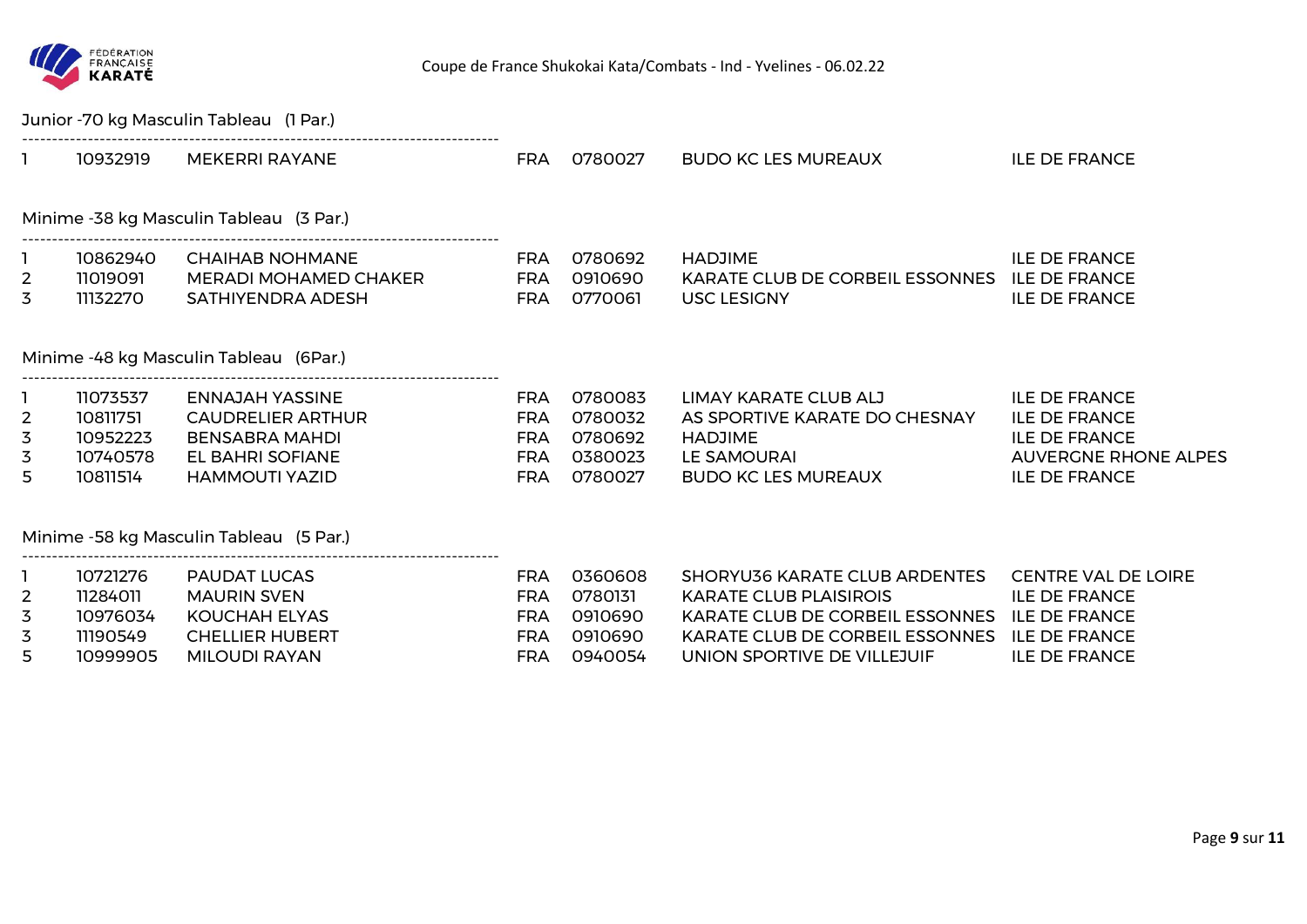

# Minime 58 et + kg Masculin Tableau (7 Par.)

|                     | 11219419<br>10744864 | <b>MACE EVAN</b><br><b>GASST HUGO</b>               | <b>FRA</b><br><b>FRA</b> | 0770061<br>0950695 | USC LESIGNY AND THE STATE OF THE STATE OF THE STATE OF THE STATE OF THE STATE OF THE STATE OF THE STATE OF THE<br>URAKEN KARATE CLUB | <b>ILE DE FRANCE</b><br><b>ILE DE FRANCE</b> |
|---------------------|----------------------|-----------------------------------------------------|--------------------------|--------------------|--------------------------------------------------------------------------------------------------------------------------------------|----------------------------------------------|
| $\overline{2}$<br>3 | 10984552             | BAAZAOUI RAYAN                                      | <b>FRA</b>               | 0940677            | MANDRES LES ROSES KARATE CLUB                                                                                                        | <b>ILE DE FRANCE</b>                         |
| 3                   | 10969881             | <b>FRIDJA ADAME</b>                                 | FRA                      | 0780014            | <b>CLUB KARATE OKINAWA</b>                                                                                                           | <b>ILE DE FRANCE</b>                         |
| 5                   | 10744862             | <b>DUVAL ARTHUR</b>                                 | FRA                      | 0950695            | URAKEN KARATE CLUB                                                                                                                   | <b>ILE DE FRANCE</b>                         |
| 5                   | 10768551             | <b>LESS YASSIN</b>                                  | <b>FRA</b>               | 0780692            | <b>HADJIME</b>                                                                                                                       | <b>ILE DE FRANCE</b>                         |
|                     |                      |                                                     |                          |                    |                                                                                                                                      |                                              |
|                     |                      | Pupille -28 kg Masculin Tableau (9 Par.)            |                          |                    |                                                                                                                                      |                                              |
|                     | 11273300             | CHARLES ADRIEN                                      |                          | FRA 0780131        | KARATE CLUB PLAISIROIS                                                                                                               | <b>ILE DE FRANCE</b>                         |
| $\overline{2}$      | 11037548             | <b>TIERCY ADISON</b>                                | FRA                      | 0540664            | KARATE CLUB HEILLECOURT                                                                                                              | <b>GRAND EST</b>                             |
| 3                   | 11047332             | <b>MOREAU ADAM</b><br><u>ERA ERA ERRA ERRA ERRA</u> |                          | 0910707            | AS DE KARATE LEUVILLE SUR ORGE                                                                                                       | <b>ILE DE FRANCE</b>                         |
| $\overline{5}$      | 11323056             | MOKHFI MOHAMED AMINE                                | FRA                      | 0780692            | <b>HADJIME</b>                                                                                                                       | <b>ILE DE FRANCE</b>                         |
| 5                   | 11089527             | <b>ARACKI AARON</b>                                 | FRA                      | 0770061            | USC LESIGNY <b>SECURE AN ALIMENT</b>                                                                                                 | <b>ILE DE FRANCE</b>                         |
| 5                   | 11191751             | <b>CHATELIN LEYDON</b>                              | FRA                      | 0910707            | AS DE KARATE LEUVILLE SUR ORGE                                                                                                       | <b>ILE DE FRANCE</b>                         |
|                     |                      | Pupille -35 kg Masculin Tableau (6 Par.)            |                          |                    |                                                                                                                                      |                                              |
|                     | 11240146             | UNALDI MOHAMED                                      | FRA                      | 0380023            | LE SAMOURAI                                                                                                                          | <b>AUVERGNE RHONE ALPES</b>                  |
| $\overline{2}$      | 11160626             | <b>ERA</b> 0780734<br><b>ROLLAND KAÏS</b>           |                          |                    | ASS.KARATE CLUB DE BUCHELAY                                                                                                          | <b>ILE DE FRANCE</b>                         |
| $\overline{3}$      | 11234633             | NADARAJAH SANJEY                                    |                          | FRA 0770061        | <b>USC LESIGNY</b>                                                                                                                   | <b>ILE DE FRANCE</b>                         |
| 3                   | 11369729             | FREITAS FERNANDES RAPHAEL                           | FRA                      | 0770061            | USC LESIGNY                                                                                                                          | <b>ILE DE FRANCE</b>                         |
| 5                   | 11217402             | <b>LAMBERT LOUCA</b>                                | <b>FRA</b>               | 0770061            | <b>USC LESIGNY</b>                                                                                                                   | <b>ILE DE FRANCE</b>                         |
|                     |                      |                                                     |                          |                    |                                                                                                                                      |                                              |
|                     |                      | Pupille -45 kg Masculin Tableau (3 Par.)            |                          |                    |                                                                                                                                      |                                              |
| $\mathbf{1}$        | 11370622             | LE BRUN VINCENT                                     | FRA                      | 0940677            | MANDRES LES ROSES KARATE CLUB                                                                                                        | <b>ILE DE FRANCE</b>                         |
| $\overline{2}$      | 11168025             | <b>HASSAINE AHMED</b>                               | <b>FRA</b>               | 0910030            | <b>TUVB</b>                                                                                                                          | <b>ILE DE FRANCE</b>                         |
| 3                   | 11077925             | HAMMOUTI MAJID                                      | <b>FRA</b>               | 0780027            | <b>BUDO KC LES MUREAUX</b>                                                                                                           | <b>ILE DE FRANCE</b>                         |